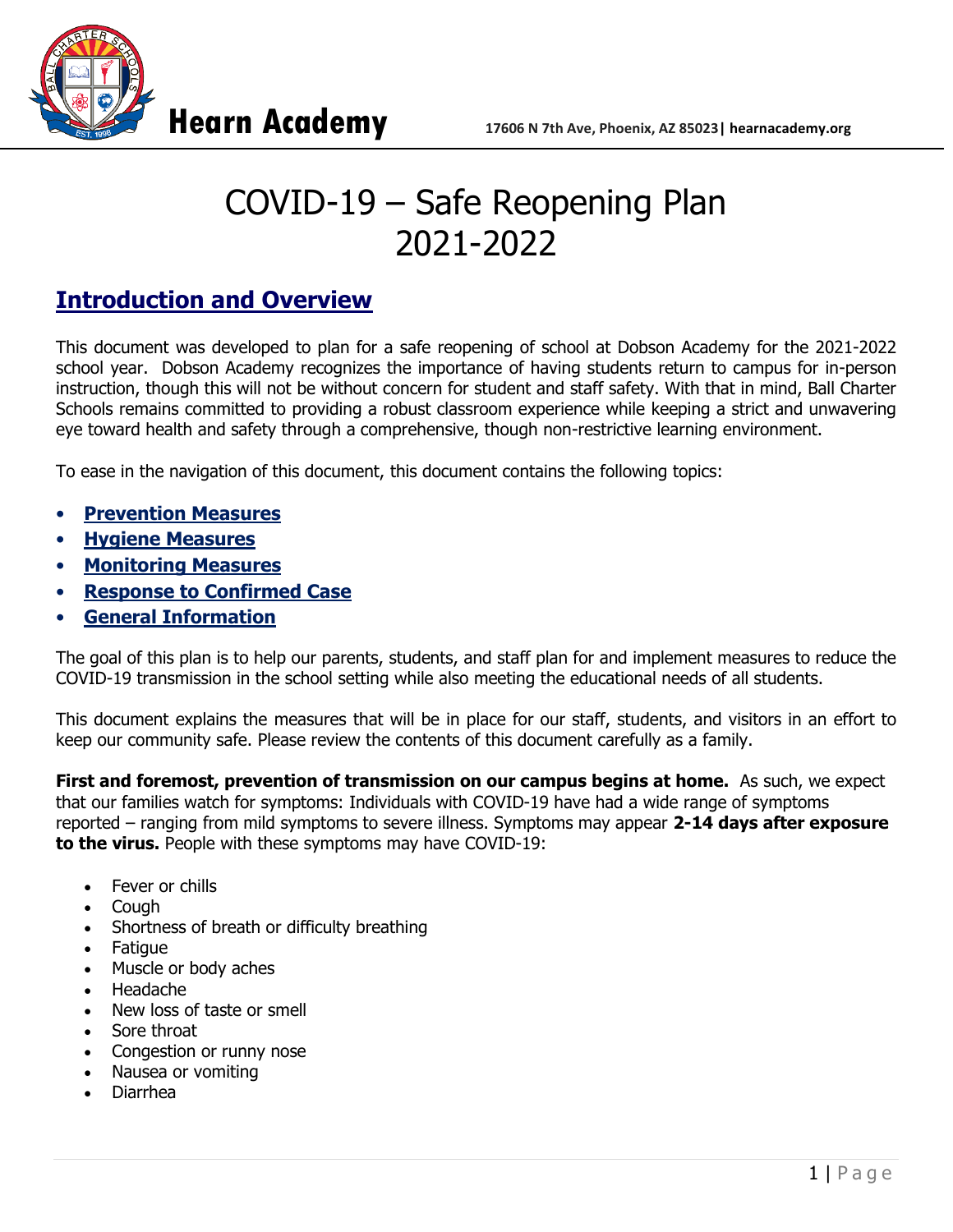

If your student exhibits more than one of these symptoms, consistent with our normal Health and Safety policies, we ask that you keep your student home and contact the school.

NOTE: All students on campus must have an Emergency Contact listed that can pick up within 60 minutes of being notified of need to pick up. No medication should be given to a student prior to coming to school to reduce fever, or symptoms of illness. If it is confirmed that a student was given medication; the student will be sent home immediately.

## <span id="page-1-0"></span>**Prevention Measures**

### **Physical Distancing Requirements:**

- Whenever possible, appropriate physical distancing should be maintained when walking, sitting and engaging in conversation with others.
- Specific signage will be posted to remind students and staff of physical distancing in prominent places throughout the campus.
- Visitors will be limited to an "as needed" basis and will be held to the same mitigation practices as students and staff.

### **Arrival and Departure:**

- Designated routes for entry and exit will be used to prevent crowding.
- Drivers will be asked to remain in their vehicles, when dropping off or picking up students.
- Staff members will be supervising drop-off and pick-up to disperse groups.
- When necessary, adjustments may be made to drop-off and pick-up routines to support physical distancing.

#### **Classroom Settings:**

- Students will be spaced apart as much as possible and appropriate, though distancing is not guaranteed.
- Students will remain in cohorts to the extent possible, though will not be guaranteed in every circumstance.
- Students should have supplies that only they will use.
- Classroom furnishings have been reduced to the extent possible, to facilitate distancing and reduce hightouch surfaces.

#### **Non-Classroom Settings:**

- Playgrounds will be regularly sanitized to ensure a safe play space.
- Restrooms: Students are reminded that when in the bathroom they should maintain distance and should return to class immediately after washing and drying their hands.
- Cafeteria- Tables will be sanitized regularly to ensure a safe eating space. Additionally, students will be encouraged to maintain safe distancing when eating.
- Hallways- physical distancing will continue in the hallways to the extent possible and follow floor signage as directed.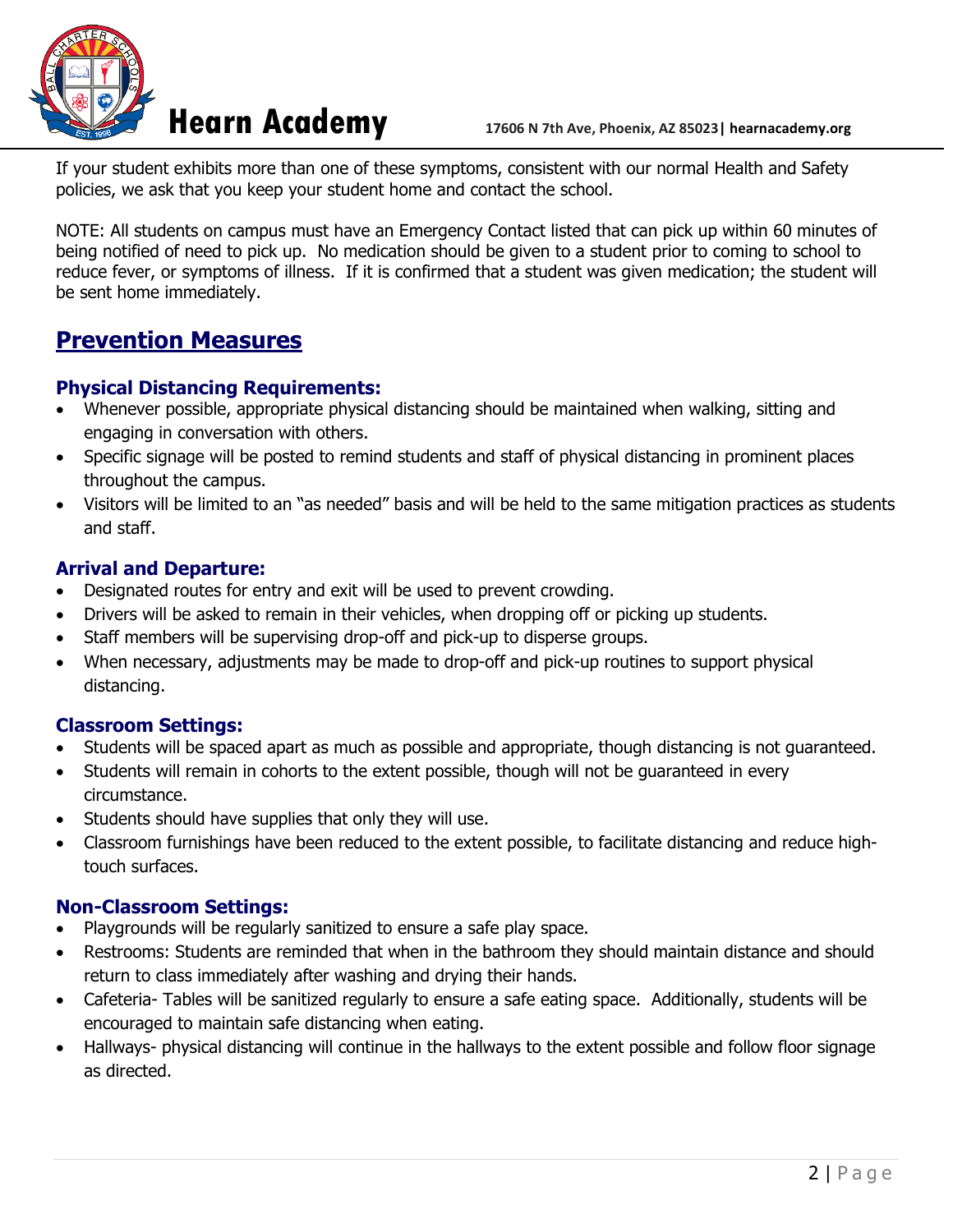

# <span id="page-2-0"></span>**Hygiene Measures**

### **Handwashing and Other Hygiene Measures:**

- Our school teaches and reinforces proper handwashing technique, avoiding contact with one's eyes, nose, and mouth, and covering coughs and sneezes is recommended.
- When using shared materials (ie. Computers, athletic balls, etc.), staff will routinely remind students to not tough their face to prevent the transmission of infectious diseases.
- Signage is posted in high visibility areas to remind students and staff of proper techniques for handwashing and covering of coughs and sneezes and other prevention measures.
- Our school ensures adequate supplies for teachers and staff to support healthy hygiene behaviors, including soap, tissues, no touch trash cans, face coverings and hands-free hand sanitizing stations.
- Sharing student supplies and equipment is not a preferred practice; items which must be shared will be cleaned and disinfected between uses.
- The school has minimized the contact with high touch surfaces (e.g., doors, sinks, restroom areas).
- Each student's belongings will be separated from others' and in individually labeled containers, cubbies, or areas.
- Assigned seating in classrooms will be implemented to assist with contact tracing.
- Where possible, social distancing will be maintained in open areas, such as hallways, stairwells, gyms, playgrounds.
- Signage will be posted in appropriate spaces and common areas explaining hygiene practices.

#### **Cleaning and Maintenance:**

- Rooms will be cleaned nightly including teacher and student desks, chairs, doorknobs and all high contact surfaces; disinfecting all surfaces in each classroom daily will promote good health practices.
- Rooms, desks and all high contact areas will be cleansed nightly with a sanitizer therefore, all teachers and students must ensure any items they do not want sprayed must be stored at the end of the day.
- Ionizers and UV lighting have been installed in the air ducts to help reduce spread of the virus.
- Electro-Static Sanitizing unit will be used in any areas that are high exposure areas such as the Health Office.
- Air quality has been enhanced through the use of MERV-13 (or best available) air-filters and will change as scheduled.

# <span id="page-2-1"></span>**Monitoring Measures**

### **Health Screenings:**

- While not required, students and staff are encouraged to wear a face covering when indoors.
- In the event a staff member or student has symptoms the staff or student member will be sent home and CDC guidance will be followed.
- Students must stay home if they feel ill or are exhibiting symptoms of respiratory infection.
- Parents and guardians must assess their child's health daily prior to heading to school.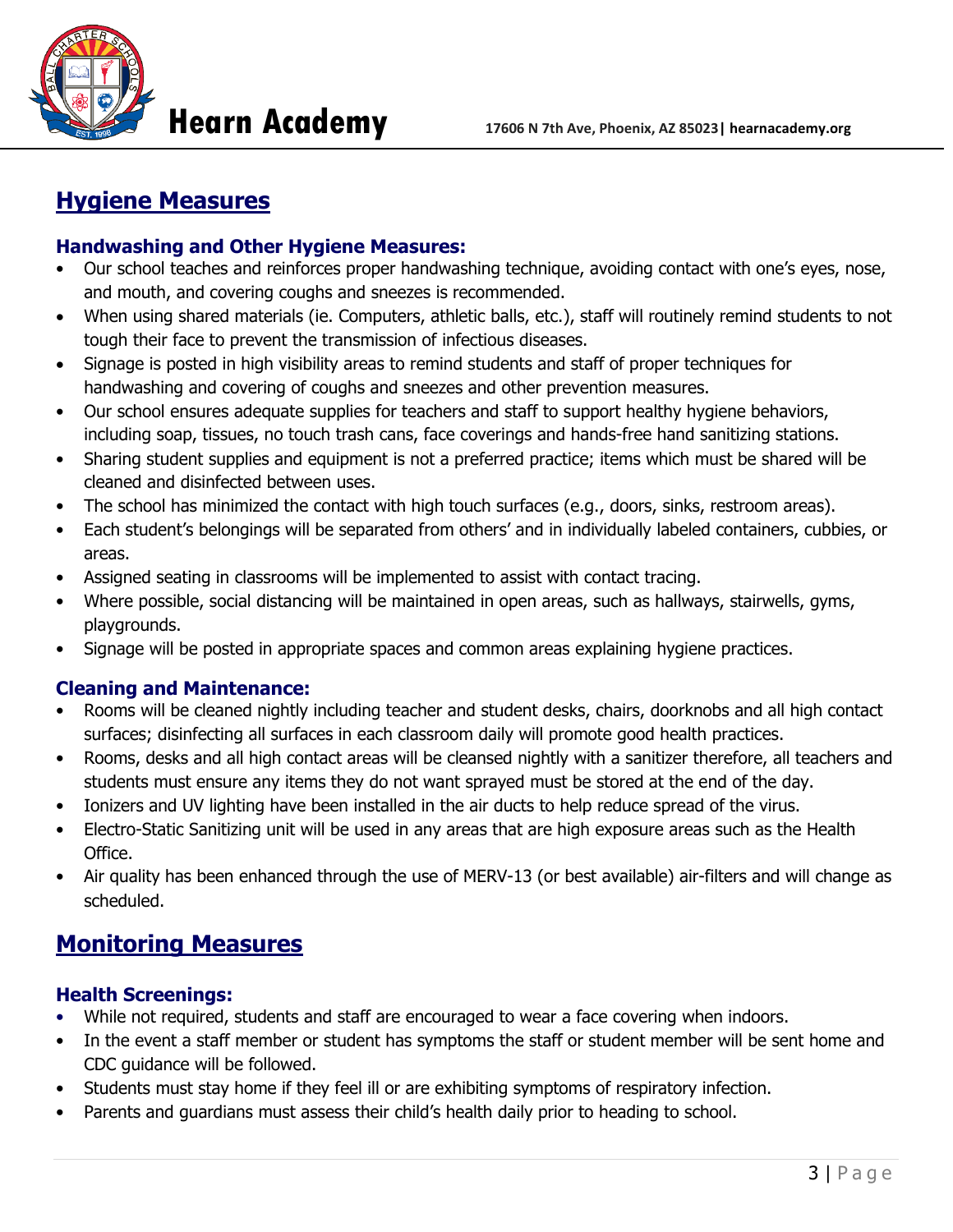

- At the beginning of each day as students enter the classroom; teachers will informally screen students for respiratory symptoms.
- Students will be reminded of proper hygiene, including avoiding touching the eyes, nose, and mouth and covering the mouth when coughing. Students are asked to cover the nose when sneezing and safely discarding tissues in the covered trash can within each classroom.

# <span id="page-3-0"></span>**Response to Reported Cases**

Ball Charter Schools will follow the most recent guidance from the Maricopa County Department of Health (MCDH) regarding isolation. Each case is unique and Ball Charter Schools remains committed to partnering with the local health authorities to limit transmission on campus.

### **Notify Health Officials and Close Contacts**:

- In accordance with state and local laws and regulations, Ball Charter Schools will notify local health [officials,](https://www.cdc.gov/publichealthgateway/healthdirectories/index.html) staff, and impacted families of any case of COVID-19 on campus while maintaining confidentiality in accordance with the [Americans with Disabilities Act \(ADA\).](https://www.eeoc.gov/facts/pandemic_flu.html)
- Additionally, Ball Charter Schools will inform those who have had [close contact](https://www.cdc.gov/coronavirus/2019-ncov/php/public-health-recommendations.html) with a person diagnosed with COVID-19 and inform them of the most recent guidance provided by the MCDH with regard to isolation.
- The health professional will follow established screening protocols and will consult with public health officials to determine how best to handle students and staff who display or develop COVID-19 symptoms.
- An Isolation room has been set up outside the health office for students or staff who may be sick.

# <span id="page-3-1"></span>**General Information**

#### **Visitors on Campus:**

- At this time, visitors will be limited to an "as needed" basis on campus.
- All visitors must follow all posted safety protocols.
- Additional cleaning measures will be taken for classrooms, restrooms, drinking fountains, lunchrooms, and common areas throughout the school day.

#### **Nutrition and Wellness:**

• Schools will continue to follow practices and procedures that comply with public health guidelines such as food handling, food preparation, cleaning and disinfecting, and food and drink dispensers.

#### **Social-Emotional Well-Being:**

- Ball Charter Schools recognizes the need to focus attention toward the social-emotional well-being of our students. As such, Ball Charter Schools has placed an emphasis on the training and development of this with our teachers and staff during our pre-service time.
- Students' social-emotional well-being will be addressed within each classroom as school reopens. Should school personnel have concerns; parents or guardians will be notified in a timely way.